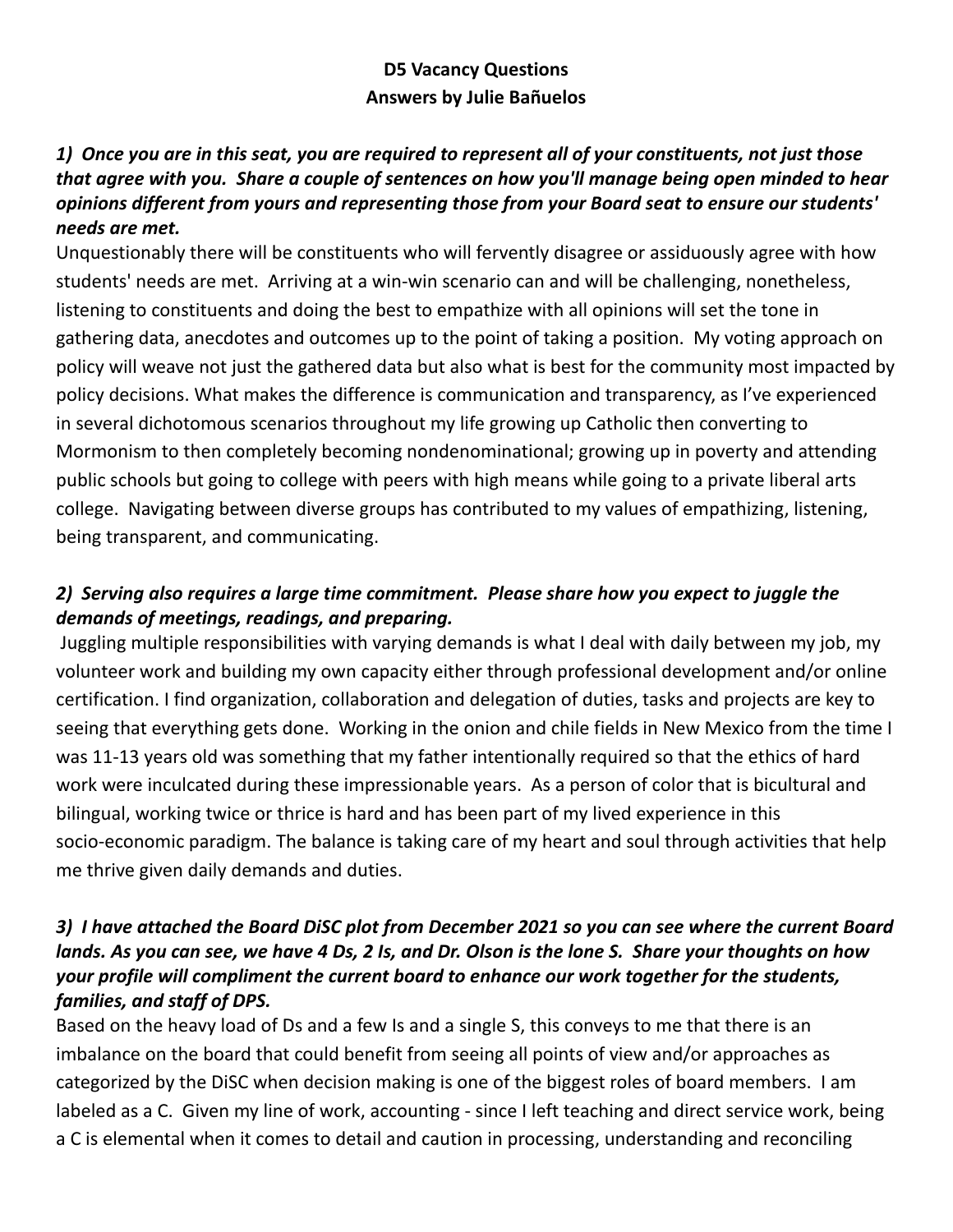financial transactions. Constituents can benefit from a holistic approach when it comes to synthesizing and arriving at policy decisions, if there is a board member that offers the C characteristics of this assessment, like myself. Furthermore, given that Director Olson is the lone S, she can find an ally that can work well with her lens, as C & S have congruent approaches.

4) I acknowledge the strengths each of you would bring to the role of the Board and I know how important it is to consider the areas that might be challenging in this role. Please read the portion of your DiSC report from page 6, "What is stressful for you?" Instead of asking each of you individual *questions, share some ways you'll work to overcome some of the areas that might become more pronounced by serving on the Board. For example, my DiSC report states that I have a hard time* arguing for my point of view. To that end, I have been working on raising my thoughts and point of *view even though it is uncomfortable for me by getting coaching, writing things out ahead of time, and talking through my thoughts with trusted friends. I also value building relationships with my board colleagues where we can build trust and will look forward to doing the same with whomever is appointed.*

In reading the stressful aspects of Cs, I agree that some of those characteristics may create varying levels of discomfort. However, one thing that I learned is to be comfortable in the discomfort. The discomfort is a sign that something needs to be addressed with personal strategies that I've developed, like learning how to pivot and being flexible. As a teacher for almost two decades, these same characteristics outlined as stressors were present in the classrooms and just like with the students, these "stressors" contributed to my continued resiliency. Asking for help is a lifeline that Cs will benefit from, as I've learned.

### *5) What role do you think DCTA, DAEOP, FMA, and ABGW should have within DPS?*

These employee associations are important organizations that work as a collective and are tasked with providing a voice and asserting from the district due process for their members. The memberships are composed of essential personnel that conduct the daily operations of district buildings, school office duties, maintaining all aspects of the facilities where our students, educators and families are able to feel safe and know that the environment is prepared for learning. While there are several other employee associations that function within DPS, one that goes unacknowledged is that of DFPNSE which accounts for our paraprofessional and nutrition services. The members of DFPNSE have a very close connection to students and often are the ones who make a difference in the classroom and lunchroom because the employees most likely look like the students they serve. Lastly, these organizations are integral because they have a role in establishing standards for teaching, skill levels, wages, working conditions, and worker quality of life.

**6) Do you believe that DPS should be transparent with public taxpayer dollars? How can DPS be transparent and accountable to the public on how taxpayer AND private grant funding are spent?** I continue to stand firm on my position that DPS must be transparent with public taxpayer dollars and the board of education must ensure that they uphold their fiduciary responsibilities as elected officials. Public tax dollars are approved and collected with the belief that DPS will provide a